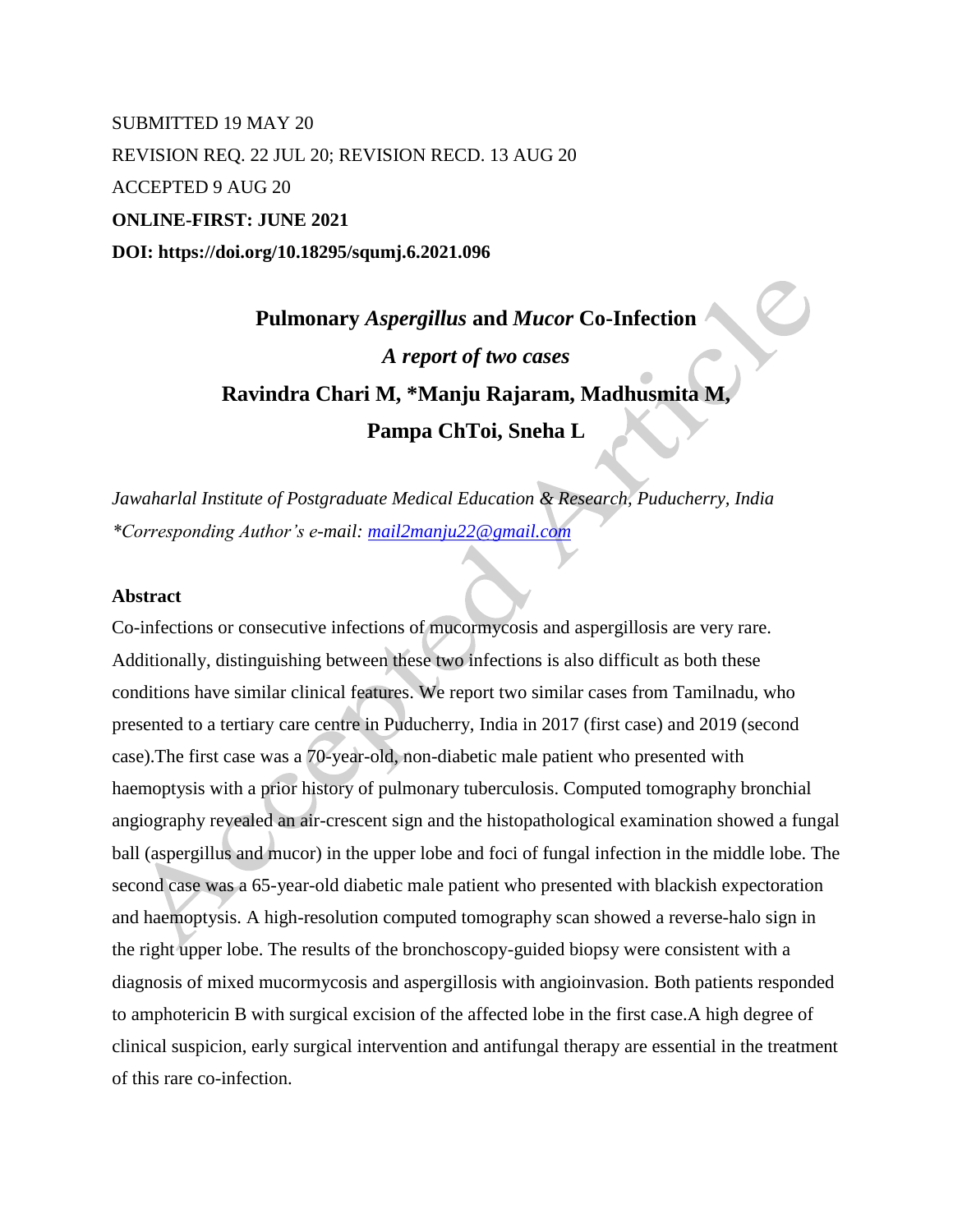*Keywords:*Aspergillosis; Mucormycosis; Bronchoscopy; Coinfection; Amphotericin B; Case Report; India.

### **Introduction**

Co-infections or consecutive infections of Mucormycosis and Aspergillosis are very rare and usually observed in immune-compromised patients.<sup>1</sup> Distinguishing between these infections poses a challenge as both have similar risk factors and clinical features. The following cases demonstrate the importance of tissue diagnosis, variations in treatment response and the need for an aggressive multimodal approach in fungal co-infections to treat a patient.

# **Case one**

A 70-year-old non-diabetic male patient from Tamilnadu, presented to a tertiary care centre in Puducherry, India in 2017, with a history of haemoptysis (approximately 50 mL/day) associated with intermittent fever; the condition had lasted for a month prior to presentation. The patient also had a history of shortness of breath [mMRC (Modified Medical Research Council) grade III] with no orthopnoea. The patient had received anti-tuberculosis treatment 10 years prior to presentation for five months. The patient was also not on any immunosuppressive drugs and did not show signs of diabetes; his random blood sugar (RBS) was 96 mg/dL at the time of presentation and <140 mg/dL during the entire hospital stay. There was also no history suggestive of any other systemic or immunological co-morbidity.

The autoimmune serology work up [antinuclear antibody (ANA)] was negative and no mycobacterium tuberculosis was detected in the sputum using a cartridge based nucleic acid amplification test. Subsequent work-up with a high resolution computed tomography of the thorax (HRCT) and computed tomography bronchial angiography showed an intra-cavitary mass surrounded by a crescent of air (air crescent sign) in the thick-walled cavity of the right upper lobe [Figure 1A].

There were prominent tortuous vessels noted in the cavity wall supplied by branches from the right subclavian, intercostals and pulmonary and bronchial arteries along with right middle lobe fibrosis and traction bronchiectasis. Due to a suspicion of an invasive fungal disease, a computed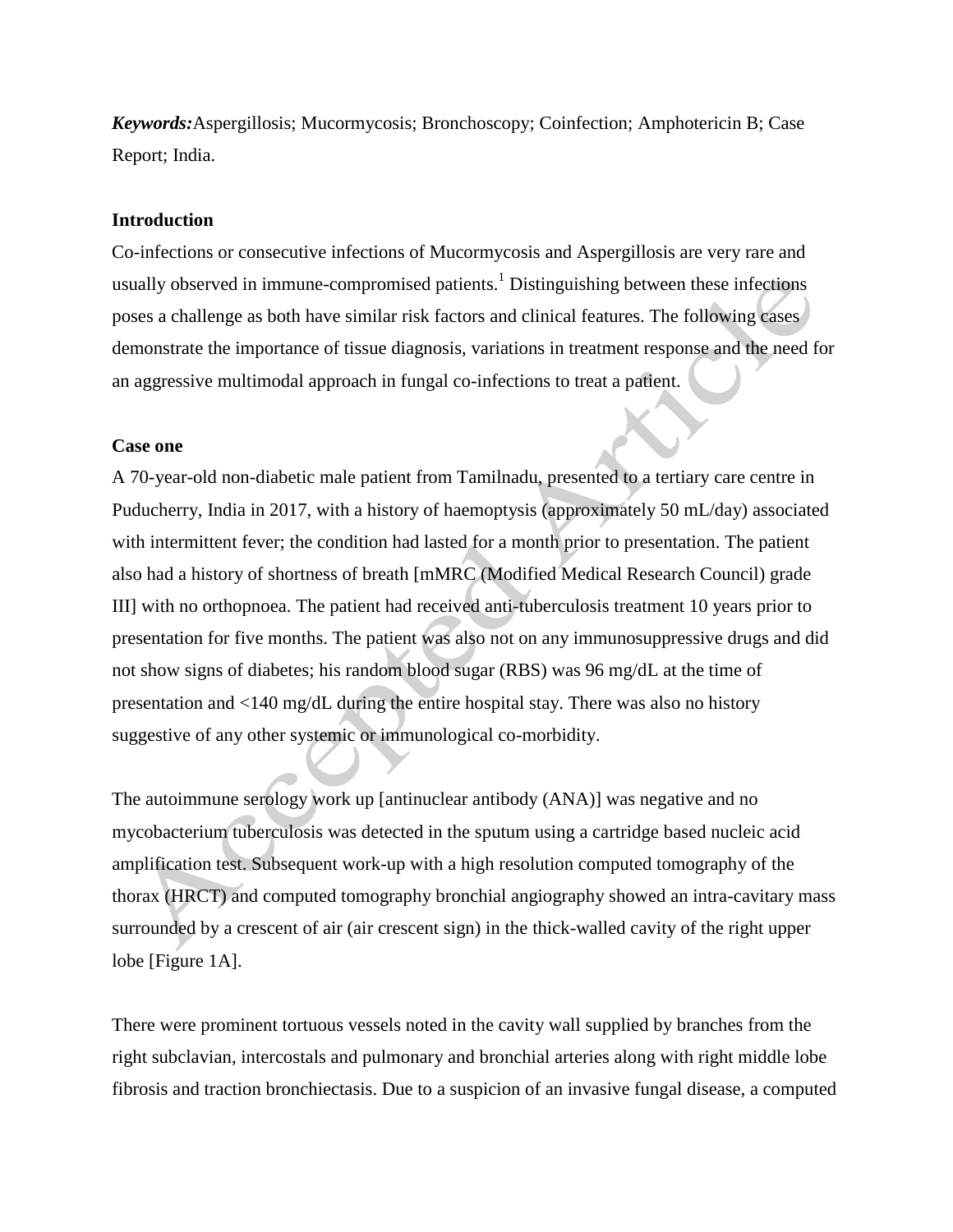tomography (CT) scan of thebrain and paranasal sinuses was taken. However, the scan did not show any lesions suggestive of fungal dissemination. The patient underwent emergency upper and middle lobectomy with no surgery-related complications. Histopathology of the resected specimen was suggestive of a fungal ball (*Aspergillus* and *Mucor*) colonizing the lung cavity without definite tissue or angio-invasion. In addition, there were a few foci of infection in the middle lobe which showed colonies of *Aspergillus* and *Mucor*. The patient was administered liposomal amphotericin B (AmB)intravenously at 5 mg/kg/day for a period of 21 days and his post-operative follow-up period ofthree months, six months and one year after surgery were uneventful.

## **Case two**

Second case is a 65-year-old alcoholic male patient, also from Tamilnadu, presented to a tertiary care centre in Puducherry, India in2019,with cough associated with blackish mucoid expectoration and haemoptysis; the condition had lasted for two months prior to presentation. A chronic smoker, the patient was experiencing breathlessness (mMRC grade III) and intermittent fever. He was treated at home with broad-spectrum antibiotics for one week. At the time of presentation, the patient had type-1 respiratory failure, an elevated blood cell count of 12,470/mm3 (Normal range: 4,000–7,000 mm3) and altered renal parameters [blood urea of 64 mg/dL (Normal range: 15–40 mg/dL), serum creatinine of 1.58 mg/dL (Normal range: 0.7–1.2 mg/dL) and RBS of 286 mg/dL (Normal range: 70–140 mg/dL]. The autoimmune serology work up (ANA) was negative. HRCT showed right upper lobe central ground-glass opacity surrounded by a ring of consolidation (reverse halo sign) along with a cavitating consolidation involving the right upper and middle lobes suggestive of fungal pneumonia [Figure 1B].

To rule out the possibility of a disseminated fungal infection, a CT scan of the brain with the paranasal sinuses was taken; this scan appeared normal. Fibre optic bronchoscopy (FOB)-guided trans bronchial lung biopsy (TBLB) showed dense acute inflammatory cells and fungal colonies morphologically consistent with a diagnosis of mixed mucormycosis and aspergillosis with angio-invasion [Figure 2]. As the patient had deranged renal parameters, he was intravenously treated with liposomal AmB at 5 mg/kg/day.Blood sugars were adequately controlled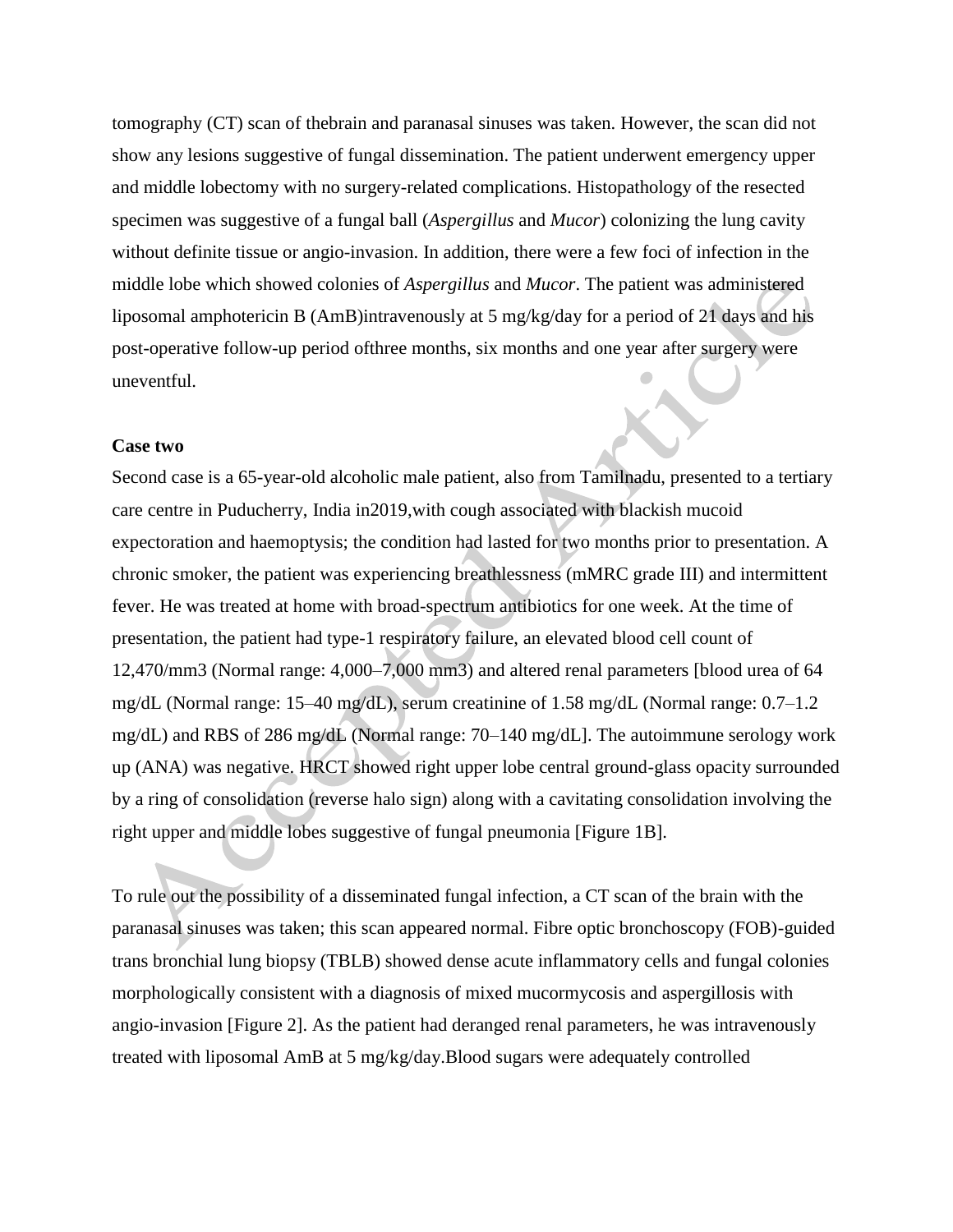(maintained at RBS <140 mg/dL) with parenteral insulin. The patient responded well to the treatment procedure, improving both clinically and radiologically [Figure 3]. Written informed consent was obtained from both patients for the publication of these case reports and images.

#### **Discussion**

The human respiratory tract is continuously exposed to the environment where various pathogenic organisms either alone or in combination can cause disease, particularly in immunecompromised patients. The risk factors for fungal co-infection include diabetes mellitus, immune-suppression, haematological malignancies and cancer chemotherapy.<sup>2</sup> Diabetes mellitus is the most common predisposing factor for mucormycosisand other fungal pneumonia.<sup> $2-5$ </sup> *Aspergillus* spp. and *Mucorales* are the most common ubiquitous saprophytic opportunistic fungal infections which need specific environmental exposures. <sup>6</sup> This combination of disease occurring simultaneously or sequentially in the lungs is rare and is less common than rhino cerebral disease.<sup>7</sup>

Mucormycosis or zygomycosis is a rare opportunistic fungal infection caused by the *Mucorales* order of fungi including the genera *Rhizopus* spp., *Absidia* spp., *Cunninghamella* spp., *Rhizomucor* spp., *Mucor* spp., *Apophysomyces* spp. <sup>8</sup> Belonging to the *Mucoraceae* family, mucormycosis usually manifests as an invasive infection involving para nasal sinuses, lungs or skin. It may also manifest as disseminated.<sup>8</sup>

*Aspergillus* species are ubiquitous and saprophytic fungi that cause pulmonary infection commonly after inhalation of its conidia or mycelial fragments from the environment.<sup>6</sup> Pulmonary aspergillosis has been classified into (1) fungus balls within the cavities (2) invasive aspergillosis (3) allergic bronchial aspergillosis and (4) rhinosinusitis.<sup>9</sup>*Aspergillus* colonizes the cavitary lesions especially in the healed tubercular cavities of the lungs.<sup>10</sup>

Inside the cavity, the fungus forms a freely moving fungal ball consisting of fungal hyphae (commonly of Aspergillus spp., occasionally of Mucor spp. or of both in combination), inflammatory cells and fibrin material.<sup>11</sup> Fungal toxins erode the walls of the cavity and spread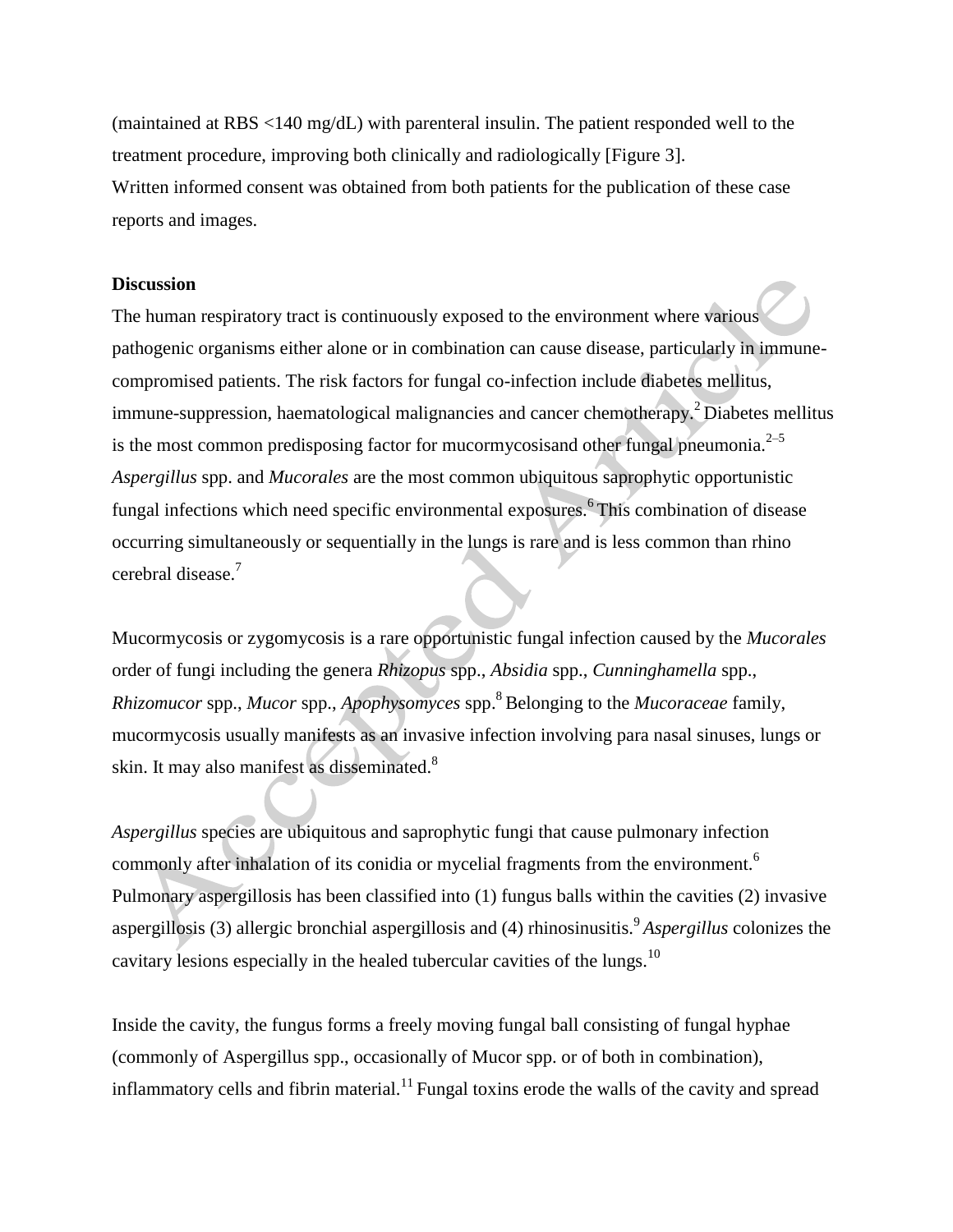by local destruction, causing massive haemoptysis which can be predominant and sometimes the sole symptom of the disease.<sup>12</sup>

Distinguishing between mucormycosis and aspergillosis by clinical or radiographic signs is difficult as both conditions afflict immune suppressed individuals. Such patients also present with similar features of pneumonia. The identification of a causative factor plays a crucial role in the outcome as these two entities respond differently to various antifungal agents. Chamilos*et al*. systematically compared mucormycosis and aspergillosis and concluded that no clear differences were noted clinically and very few differences were observed in the CT findings.<sup>13</sup> Hence, wherever feasible, confirmation by microscopy is necessary for diagnostic certainty.

Direct histological examination of the tissue biopsy remains the gold standard in the diagnosis of invasive fungal infections.<sup>14</sup> Based on the clinical findings, radiological imaging, histopathology and by utilizing the revised definitions from the European Organization for Research and Treatment of Cancer/Invasive Fungal Infections Cooperative Group and the National Institute of Allergy and Infectious Diseases Mycoses Study Group, a diagnosis of proven invasive fungal infection was established in both of the reported cases.<sup>14</sup>

The choice of antifungal agent must be based on the clinical characteristics and local epidemiology of the fungal infections.<sup>15</sup> The Infectious Diseases Society of America (IDSA) recommends monotherapy with voriconazole or isavuconazole in aspergillosis. AmBdeoxycholate and its lipid derivatives cover *Aspergillus* spp., *Candida*, and *Mucormycetes*. These drugs are appropriate options for the initial treatment and in salvage therapy of Aspergillus infections in resource-limited settings and conditions where voriconazole cannot be administered.<sup>15</sup> Itraconazole is one of the preferred agents used to treat aspergillosis.<sup>16</sup> Surgical excision of the cavity and the involved segment or lobe in the aspergilloma can be done with relatively low morbidity and mortality to achieve complete remission and a symptom-free state.  $17$  Intravenous AmB (a lipid formulation) is the drug of choice for initial therapy in the case of mucormycosis. Adjuvant extensive surgical debridement should also be taken into consideration in selected cases.<sup>18</sup>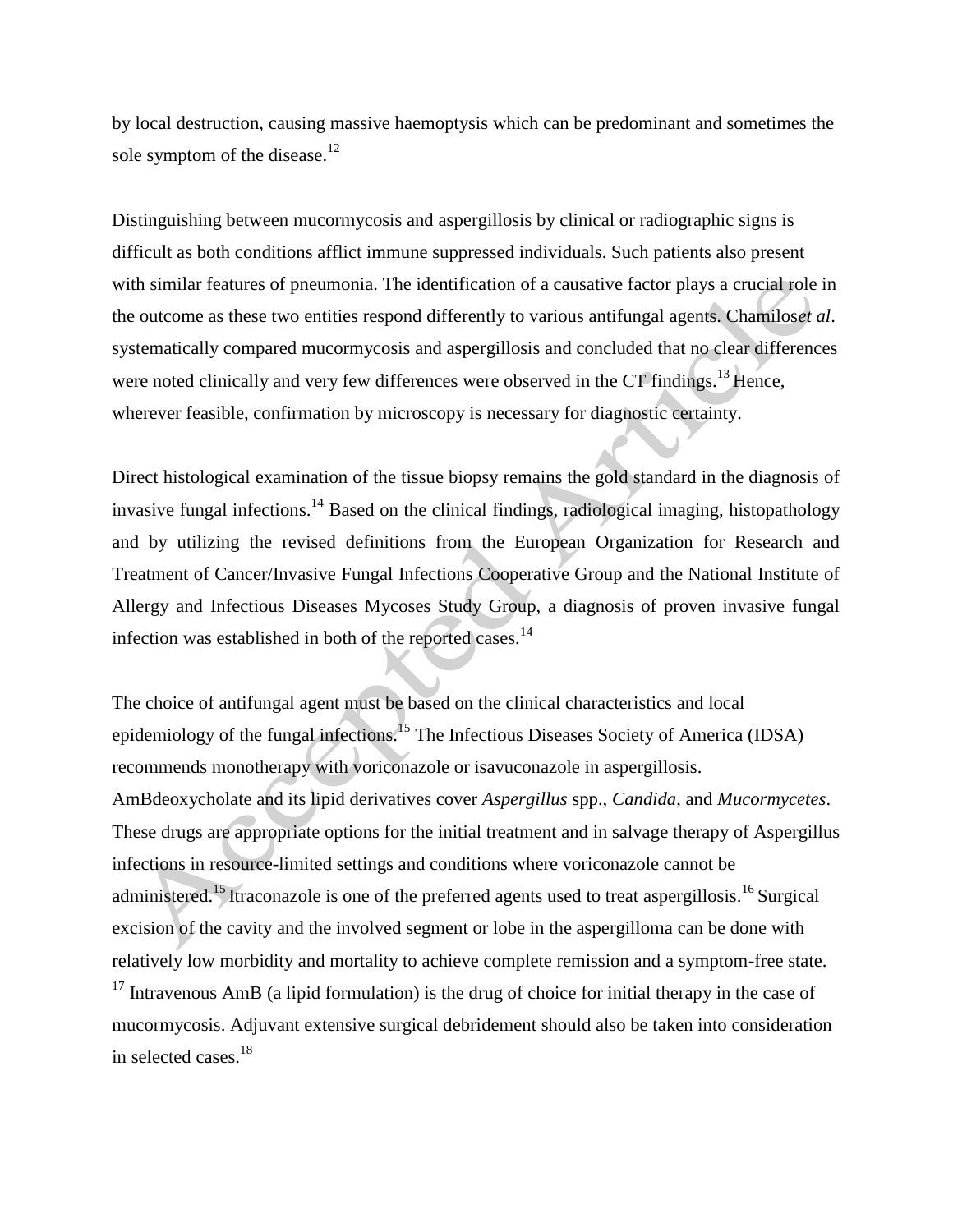The first case in this report presented with a fungal ball in the post-tubercular cavity of the lung evidenced by HRCT, initially thought to be caused by *Aspergillus* spp. Later on, as histopathological features were suggestive of the fungal ball (*Aspergillus* and *Mucor*) colonizing the lung cavity, liposomal AmB was administered intravenously. The second case was a diabetic patient who presented with pneumonia and a suspicion of fungal aetiology. He was initially started on liposomal AmB as part of the treatment procedure. Later on, FOB guided TBLB suggested an *Aspergillus* and *Mucor* co-infection. Co-infection with *Aspergillus* and *Mucor* in the post tubercular cavity is rare. There are cases reported in the literature where post-tubercular cavity in the lung with a *Mucor* fungal ball was treated using liposomal AmB.<sup>19</sup> Though *Aspergillus* is the most common fungus causing the formation of a fungal ball, only 5 case reports (delineating 8 patients) of paranasal fungal balls caused by *Mucor* has been published in the literature. $20$ 

It should be noted that there are some reports where invasive pulmonary *Aspergillus* and *Mucor* was countered adequately using high doses of liposomal AmB alone.<sup>21</sup> However, in a report of pulmonary *Aspergillus* and *Mucor* coinfection in a diabetic patient, outcomes were not satisfactory even with extensive antifungal treatment with intravenous amphotericin and voriconazole.<sup>1</sup> Delay in diagnosis, non-affordability of new and effective antifungal agents, lack of consensus concerning the dosage and duration of antifungals in mixed infections play a major role in the treatment outcome.

#### **Conclusion**

Mucormycosis and aspergillosis are rare co-infections that could potentially lead to death. A high degree of suspicion, early detection by a multidisciplinary approach, appropriate antifungal therapy and, if necessary, surgical resection are essential in the treatment of this co-infection. Antimicrobial therapy must be rationalized, especially in co-infections with underlying immunosuppressive conditions as there is no clear consensus on the treatment of mixed coinfections that respond differently to standard treatment protocols.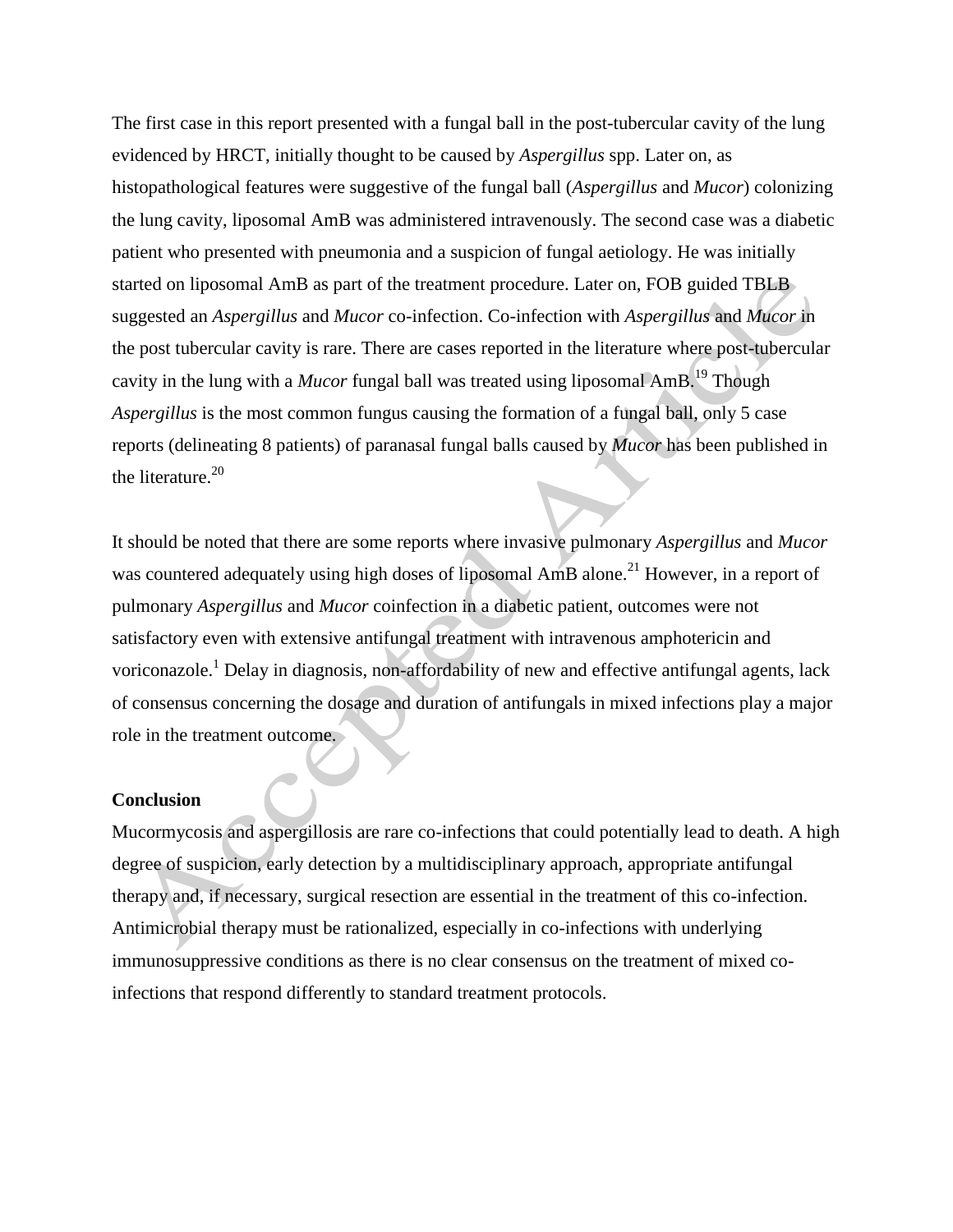## **References**

1. Mahadevaiah AH, Rajagopalan N, Patil M, Shivaprasad C. Coinfection of pulmonary mucormycosis and aspergillosis presenting as bilateral vocal cord palsy. BMJ Case Rep 2013; 2013:bcr2013009615. https://doi.org/10.1136/bcr-2013-009615.

2. Petrikkos G, Skiada A, Lortholary O, Roilides E, Walsh TJ, Kontoyiannis DP. Epidemiology and clinical manifestations of mucormycosis.Clin Infect Dis 2012; 54:S23–34. [https://doi.org/10.1093/cid/cir866.](https://doi.org/10.1093/cid/cir866)

3. Trof RJ, Beishuizen A, Debets-Ossenkopp YJ, Girbes AR, GroeneveldAB.Management of invasive pulmonary aspergillosis in nonneutropenic critically ill patients. Intensive Care Med 2007; 33:1694–703.doi: 10.1007/s00134-007-0791-z.

4. Li Y, Fang W, Jiang W, Hagen F, Liu J, Zhang Let al. Cryptococcosis in patients with diabetes mellitus II in mainland China: 1993–2015. Mycoses 2017; 60:706–13. doi: 10.1111/myc.12645.

5. Nunes JO, Pillon KR, Bizerra PL, Paniago AM, Mendes RP, Chang MRThe simultaneous occurrence of histoplasmosis and cryptococcalfungemia: a case report and review of the literature. Mycopathologia 2016; 181:891–97.doi: 10.1007/s11046-016-0036-1.

6. Dagenais TR, Keller NP. Pathogenesis of Aspergillusfumigatus in invasive aspergillosis.ClinMicrobiol Rev. 2009 ;22(3):447-65. doi: 10.1128/CMR.00055-08.

7. Spellberg B, Edwards J, Ibrahim A. Novel perspectives on mucormycosis: pathophysiology, presentation, and management. ClinMicrobiol Rev 2005; 18:556–69.doi: 10.1128/CMR.18.3.556-569.2005.

8. Hamilos G, Samonis G, Kontoyiannis DP. Pulmonary mucormycosis.SeminRespirCrit Care Med. 2011; 32(6):693-702. doi: 10.1055/s-0031-1295717.

9. Kousha M, Tadi R, Soubani AO. Pulmonary aspergillosis: a clinical review. EurRespir Rev. 2011; 20(121):156-74. doi: 10.1183/09059180.00001011.

10. Kawamura S, Maesaki S, Tomono K, Tashiro T, Kohno S. . Clinical evaluation of 61 patients with pulmonary aspergilloma. Intern Med 2000; 39:209–12.doi:

10.2169/internalmedicine.39.209.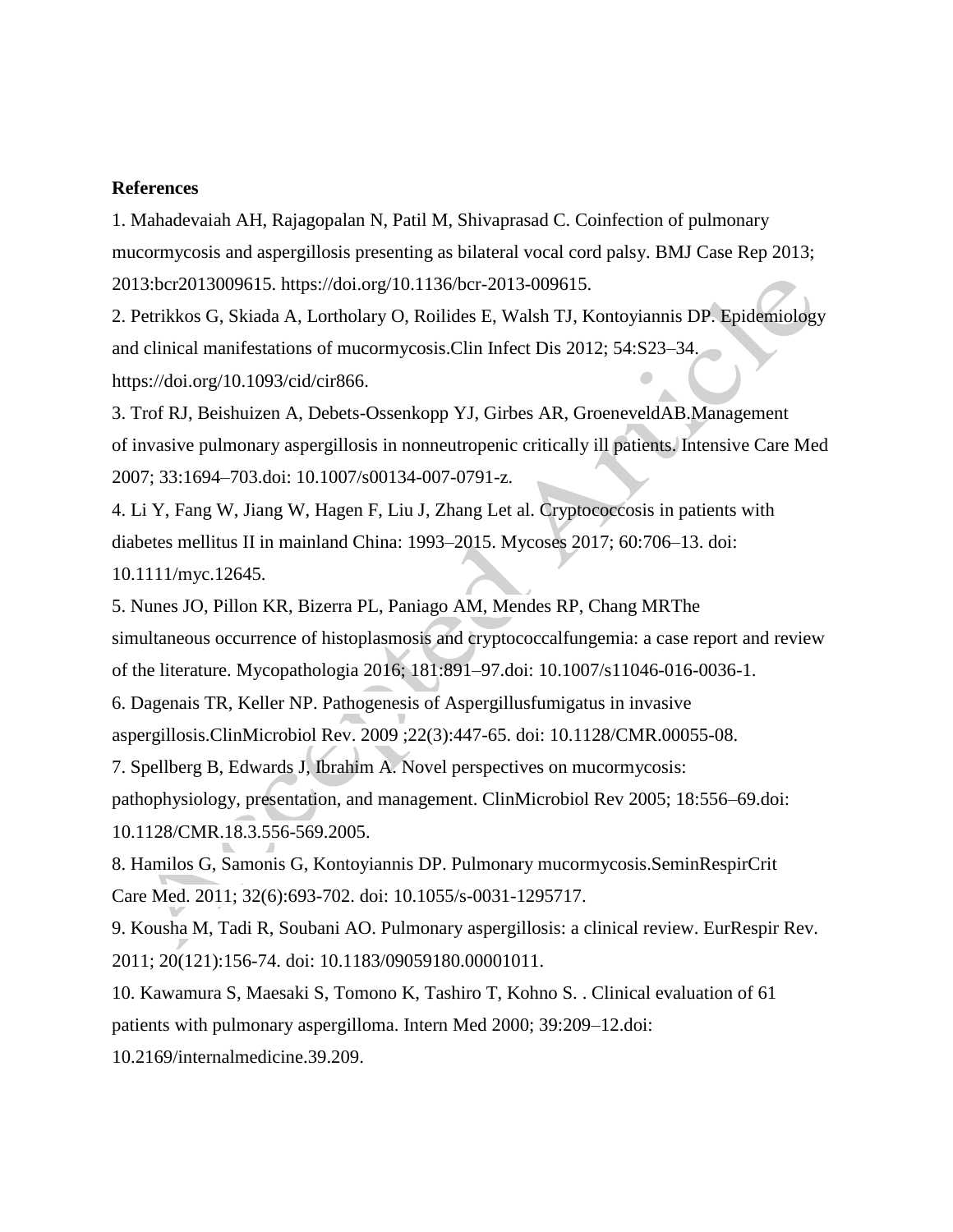11. Lahiri TK, Agarwal D, Reddy GE, Bajoria A. Pulmonary mucoraceous fungal ball. Indian J Chest Dis Allied Sci 2001; 43:107–10.

12. Muqeetadnan M, Rahman A, Amer S, Nusrat S, Hassan S, Hashmi S. Pulmonary mucormycosis: an emerging infection. Case Rep Pulmonol 2012; 2012:120809. https://doi.org/10.1155/2012/120809.

13. Chamilos G, Marom EM, Lewis RE, Lionakis MS, Kontoyiannis DP. Predictors of pulmonary zygomycosis versus invasive pulmonary aspergillosis in patients with cancer.Clin Infect Dis 2005; 41:60–6. https://doi.org/10.1086/430710.

14. De Pauw B, Walsh TJ, Donnelly JP, Stevens DA, Edwards JE, Calandra T, et al. Revised definitions of invasive fungal disease from the European Organization for Research and Treatment of Cancer/Invasive Fungal Infections Cooperative Group and the National Institute of Allergy and Infectious Diseases Mycoses Study Group (EORTC/MSG) Consensus Group. Clin Infect Dis 2008; 46:1813–21. https://doi.org/10.1086/588660.

15. Patterson TF, Thompson GR 3rd, Denning DW, Fishman JA, Hadley S, Herbrecht R, et al. Practice guidelines for the diagnosis and management of aspergillosis: 2016 update by the Infectious Diseases Society of America. Clin Infect Dis 2016; 63:e1–e60.

[https://doi.org/10.1093/cid/ciw326.](https://doi.org/10.1093/cid/ciw326)

16. Patterson TF, Thompson GR 3rd, Denning DW, Fishman JA, Hadley S, Herbrecht R, Kontoyiannis DP, Marr KA, Morrison VA, Nguyen MH, Segal BH, Steinbach WJ, Stevens DA, Walsh TJ, Wingard JR, Young JA, Bennett JE. Practice Guidelines for the Diagnosis and Management of Aspergillosis: 2016 Update by the Infectious Diseases Society of America. Clin Infect Dis. 2016 Aug 15;63(4):e1-e60. doi: 10.1093/cid/ciw326. Epub 2016 Jun 29. PMID: 27365388; PMCID: PMC4967602

17. Mohapatra B, Sivakumar P, Bhattacharya S, Dutta S. Surgical treatment of pulmonary aspergillosis: A single center experience. Lung India 2016; 33:9–13. https://doi.org/10.4103/0970-2113.173077.

18. Petrikkos G, Drogari-Apiranthitou M. Zygomycosis in immunocompromised nonhaematological patients. Mediterr J Hematol Infect Dis 2011; 3:e2011012. https://doi.org/10.4084/MJHID.2011.012.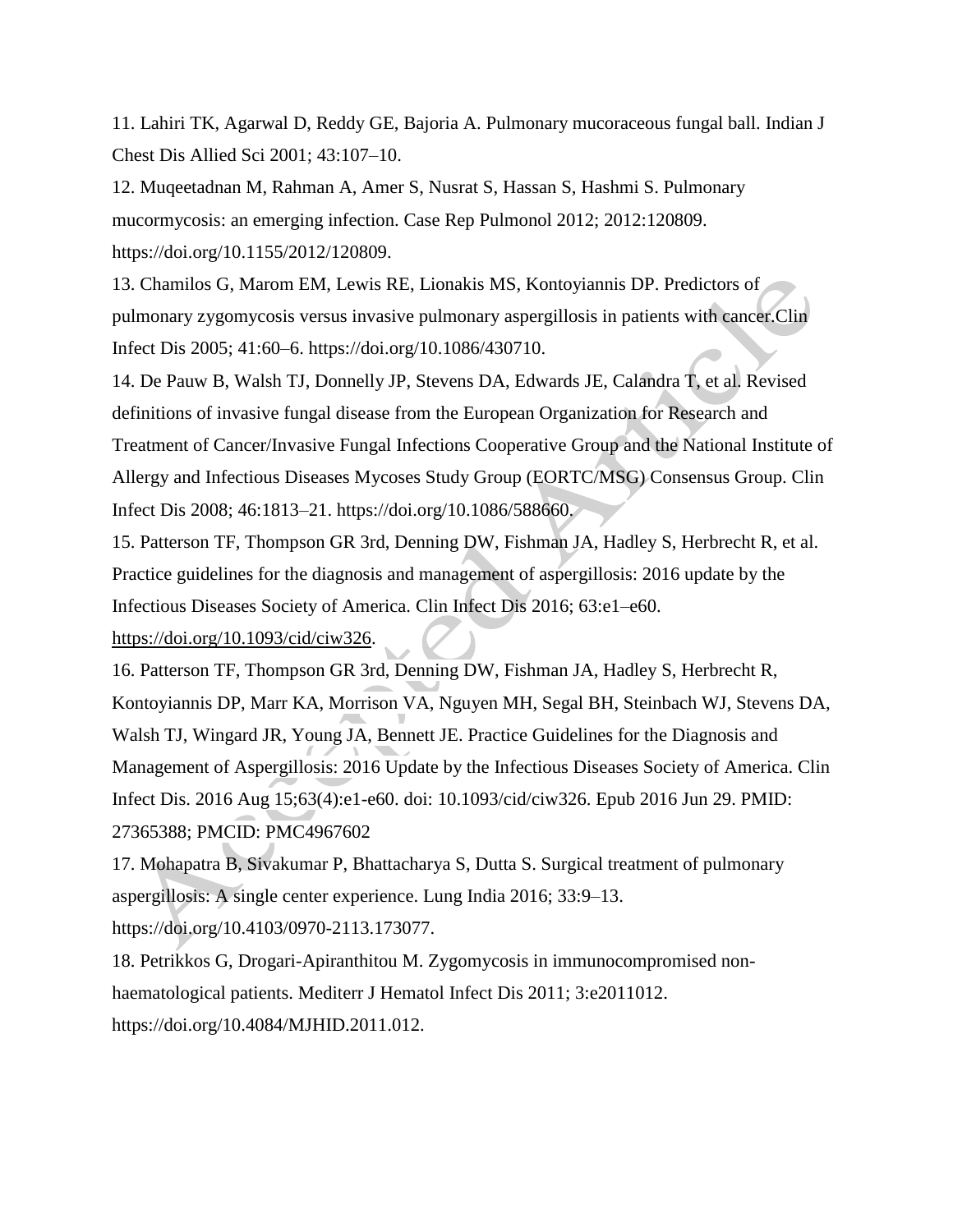19. Mekki SO, Hassan AA, Falemban A, Alkotani N, Alsharif SM, Haron A, et al. Pulmonary mucormycosis: A case report of a rare infection with potential diagnostic problems. Case Rep Pathol 2020; 2020. https://doi.org/10.1155/2020/5845394.

20. Cho HS, Yang HS, Kim KS. Mucormycosis (mucor fungus ball) of the maxillary sinus. Ear Nose Throat J 2014; 93:E18–22. https://doi.org/10.1177/014556131409300904.

21. Bergantim R, Rios E, Trigo F, Guimaraes JE. Invasive coinfection with aspergillus and mucor in a patient with acute myeloid leukemia.Clin Drug Investig 2013; 33:S51–5. https://doi.org/10.1007/s40261-012-0022-4.



A

B

**Figure 1:** Computed tomography of **A:** a 70-year-old male patient showing a thick-walled cavity in the right upper lobe with an intracavitary mass surrounded by a crescent of air known as the 'air crescent sign' (case one) and **B:** a 65-year-old male patient showing central ground-glass opacity surrounded by a complete ring of consolidation known as the 'reverse halo sign' (case two).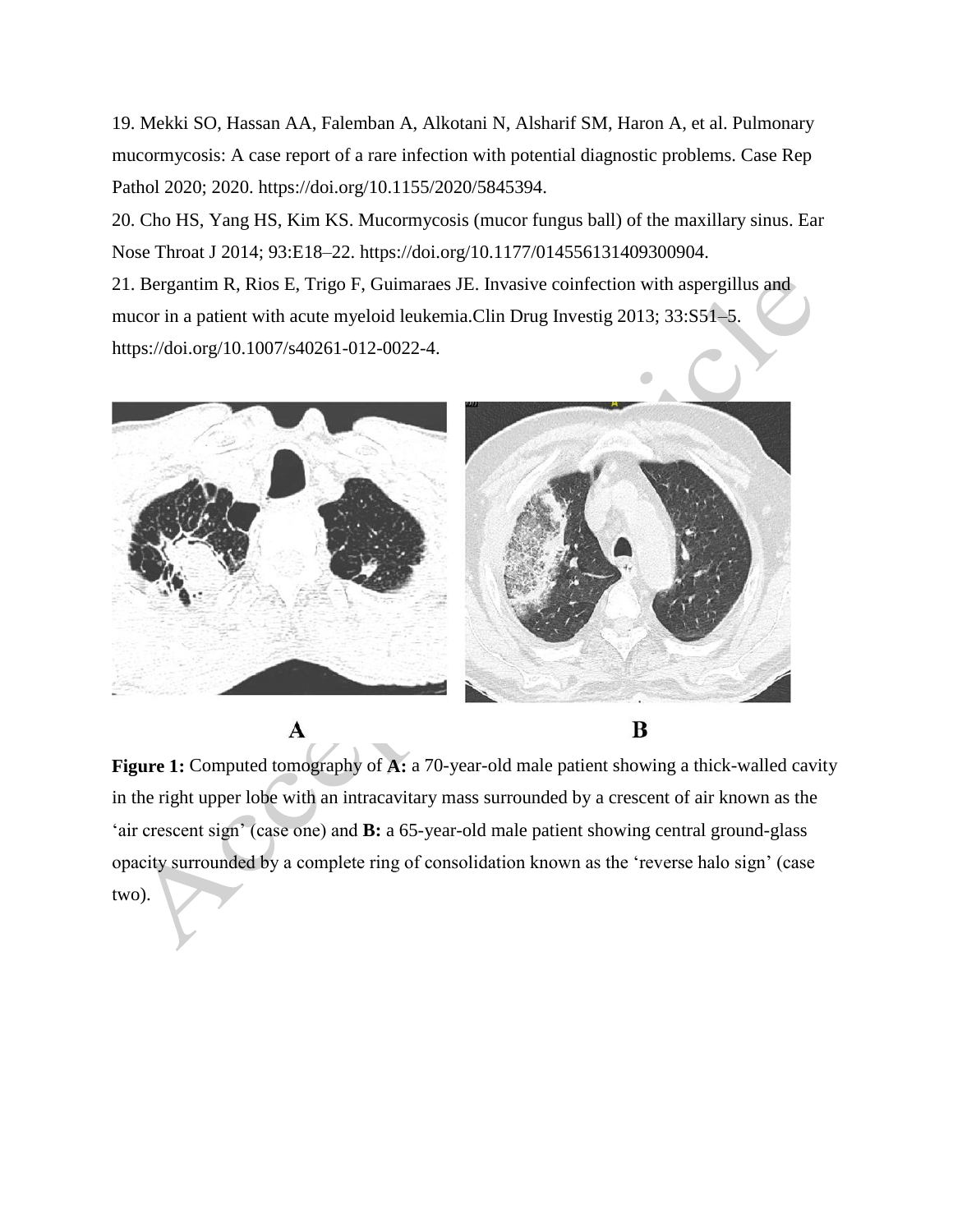

**Figure 2:** Histopathology of lung biopsy showing *Aspergillus* and *Mucor* in a 65-year-old male patient. This is a periodic acid-Schiff staining at x40 magnification showing multiple branching septated hyphae (black arrow) consistent with *Aspergillus* along with broad-based, ribbon-like, non-septate hyphae (red arrow) suggestive of *Mucor*.

 $\mathbf{C}^{\mathbf{r}}$ J.